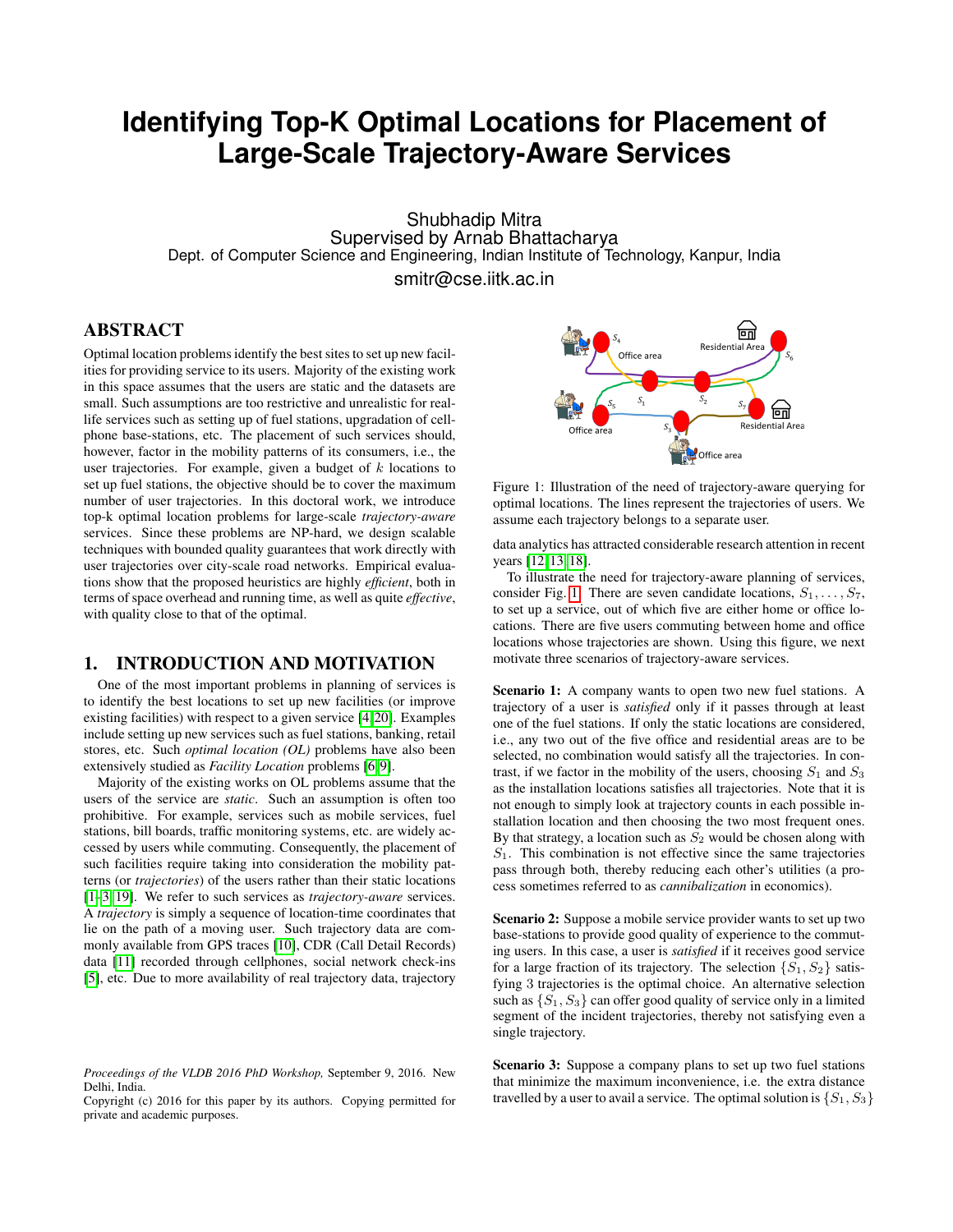(or  $\{S_2, S_3\}$ ) with maximum inconvenience being 0. Any other solution would have non-zero maximum inconvenience since at least one user needs to travel non-zero extra distance to reach to the nearest fuel station.

The objective of this doctoral thesis is to develop an efficient framework for planning of large-scale trajectory-aware services such as the scenarios described above. More specifically, given  $n$  candidate service locations, the proposed models enable the service provider to identify the best k locations to set up new service or improve existing service by factoring in the trajectories of its users. The models allow the service providers to specify a wide range of objectives and constraints depending on the choice of service. To model various objectives, we associate a utility function  $U_i$  with each trajectory  $T_j$  in the problem. This utility function captures how well a trajectory is served by a given set of service locations. The goal is to determine k out of n candidate locations that *maximize* the sum of trajectory utilities  $U_i$  over all the trajectories.

Motivated by the above three scenarios, we study three classes of problems namely, TOPS, TUMP and TIPS, which are described in Sec. [2,](#page-1-0) [3](#page-2-0) and [4,](#page-3-13) respectively.

The contributions and significance of this doctoral thesis are summarized as follows:

 $\star$  Novelty: To the best of our knowledge, this is the first extensive work to study efficient computation of placement of *large-scale trajectory-aware services*. The proposed models are highly generic and can be easily adapted to meet various service requirements.

 $\star$  **Hardness:** We show that the TOPS, TUMP and TIPS problems are NP-hard. We develop optimal algorithms for each of them and show why they are impractical.

 $\star$  Efficiency: We develop several interesting heuristics for each of the three problems. The proposed solutions are highly efficient both in terms of space overhead and running time.

 $\star$  **Effectiveness:** While the proposed heuristics have theoretically bounded quality guarantees, the empirical evaluations show that they are quite close to the optimal.

 $\star$  Extensive Benchmarking: We benchmark the proposed solutions through extensive experimental evaluation over real and synthetic large-scale datasets. The impact of various parameters such as budget, coverage threshold, trajectory-length, city geometries, etc. are thoroughly evaluated across multiple large-scale datasets.

We next describe in detail the TOPS, TUMP and TIPS problems.

## <span id="page-1-0"></span>2. THE TOPS PROBLEM

Referring to Scenario 1, here we consider the problem of OL queries for services such as fuel-stations, ATMs, convenience stores, bill boards, etc., that are typically demanded only intermittently, and not continuously throughout the trip.

Consider a road network  $G = \{V, E\}$  over a geographical area where  $V = \{v_1, \ldots, v_N\}$  denotes the set of road intersections (usually referred to as vertices or nodes), and  $E$  denotes the road segments between two adjacent road intersections. To model the direction of the underlying traffic that passes over a road segment, we assume that the edges are directed. Assume a set of candidate sites  $S = \{s_1, \dots, s_n\} \subseteq V$  where a certain service or facility can be set up. The set  $S$  can be in addition to existing service locations. Without loss of generality, we can augment the vertices  $V$  to include all the sites. Thus,  $S \subseteq V$ .

The set of trajectories over G is denoted by  $\mathcal{T} = \{T_1, \cdots, T_m\}$ where each trajectory  $T_j$  is a sequence of nodes  $T_j = \{v_{j_1}, \cdots, v_{j_l}\},$  $v_{i} \in V$ . The trajectories are usually recorded as GPS traces and may contain arbitrary spatial points on the road network. For our purpose, each trajectory is map-matched [\[14\]](#page-3-14) to form a sequence of road intersections through which it passes. We assume that each

trajectory belongs to a separate user. However, the framework can easily generalize to multiple trajectories belonging to a single user.

Suppose  $d(v_i, v_j)$  denotes the shortest network distance along a directed path from node  $v_i$  to  $v_j$ , and  $d_r(v_i, v_j)$  denotes the shortest distance of a round-trip starting at node  $v_i$ , visiting  $v_i$ , and returning to  $v_i$ , i.e.,  $d_r(v_i, v_j) = d(v_i, v_j) + d(v_j, v_i)$ . In general,  $d(v_i, v_j) \neq d(v_j, v_i)$ , but  $d_r(v_i, v_j) = d_r(v_j, v_i)$ . With a slight abuse of notation, assume that  $d_r(T_j, s_i)$  denotes the *extra* distance traveled by the user on trajectory  $T_j$  to avail a service at site s<sub>i</sub>. Formally,  $d_r(T_j, s_i) = \min_{\forall v_k, v_l \in T_j} \{ d(v_k, s_i) + d(s_i, v_l) - d(s_i, v_l) \}$  $d(v_k, v_l)$ .

It is convenient for a user to avail a service only if its location is not too far off from her trajectory. Thus, beyond a distance  $\tau$ , we assume that the utility offered by a site  $s_i$  to a trajectory  $T_i$  is 0. We call this user-specified distance  $\tau$  as the *coverage threshold*.

**DEFINITION 1** (COVERAGE). A site  $s_i$  covers a trajectory  $T_j$  *if the distance*  $d_r(T_j, s_i)$  *is at most*  $\tau$ *, where*  $\tau \geq 0$  *is the coverage threshold.*

For all sites within the coverage threshold  $\tau$ , the user also specifies a preference function  $\psi$ . The preference function  $\psi(T_j, s_i)$ assigns a score (normalized to  $[0, 1]$ ) for a trajectory  $T_j$  and a site  $s_i$  that indicates how much  $s_i$  is preferred by the user on trajectory  $T_i$ . Higher values indicate higher preferences with 0 indicating no preference. In general, sites that are *closer* to the trajectory have *higher* preferences than those farther away.

**DEFINITION** 2 (PREFERENCE FUNCTION  $\psi$ ).  $\psi : (\mathcal{T}, \mathcal{S}) \rightarrow$ [0, 1] *is a real-valued preference function defined as follows:*

$$
\psi(T_j, s_i) = \begin{cases} f(d_r(T_j, s_i)) & \text{if } d_r(T_j, s_i) \le \tau \\ 0 & \text{otherwise} \end{cases} \tag{1}
$$

*where* f *is a non-increasing function of*  $d_r(T_i, s_i)$ *.* 

The goal of the TOPS query is to report a set of k sites  $Q \subseteq$  $S, |Q| = k$ , that maximizes the preference score over the set of trajectories. The preference score of a trajectory  $T_j$  over a set of sites  $Q$  is defined as the *utility function*  $U_j$  for  $T_j$ , which is simply the *maximum* score corresponding to the sites in Q, i.e.,  $U_j = \max_{s_i \in \mathcal{Q}} \{ \psi(T_j, s_i) \}.$ 

The generic TOPS query formulation is stated next.

**PROBLEM** 1 (TOPS). *Given a set of trajectories*  $\mathcal{T}$ *, a set of candidate sites* S *that can host the services, the TOPS problem with query parameters*  $(k, \tau, \psi)$  *seeks to report the best k sites,*  $\mathcal{Q} \subseteq \mathcal{S}, |\mathcal{Q}| = k$ , that maximize the sum of trajectory utilities, i.e.,  $Q = \arg \max \sum_{j=1}^{m} U_j$  where  $U_j = \max_{s_i \in Q} {\psi(T_j, s_i)}$ .

We show that the TOPS problem is NP-hard [\[16\]](#page-3-15). Further, we also prove that the sum of utilities  $U = \sum_{j=1}^{m} U_j$  is a *non-decreasing sub-modular* function [\[16\]](#page-3-15).

### 2.1 Algorithms for TOPS

We propose a greedy approximation algorithm INC-GREEDY to solve TOPS. This is based on the principle of *maximizing marginal gain*. In successive  $k$  iterations, it picks a site that offers maximal gain in the utility  $U$ . The approximation bound of this algorithm is  $\max\{1-1/e, k/n\}$ . To improve the performance of this algorithm, we use FM Sketches [\[7\]](#page-3-16) for efficiently identifying the site offering maximal marginal gain in the utility  $U$ . The major drawback of this scheme is its high memory overhead of  $O(mn)$  which is infeasible for large datasets. To address this limitation, we develop a scalable framework NETCLUS, discussed next.

We first state one basic observation. If two sites are close, the sets of trajectories they cover are likely to have a high overlap. Hence,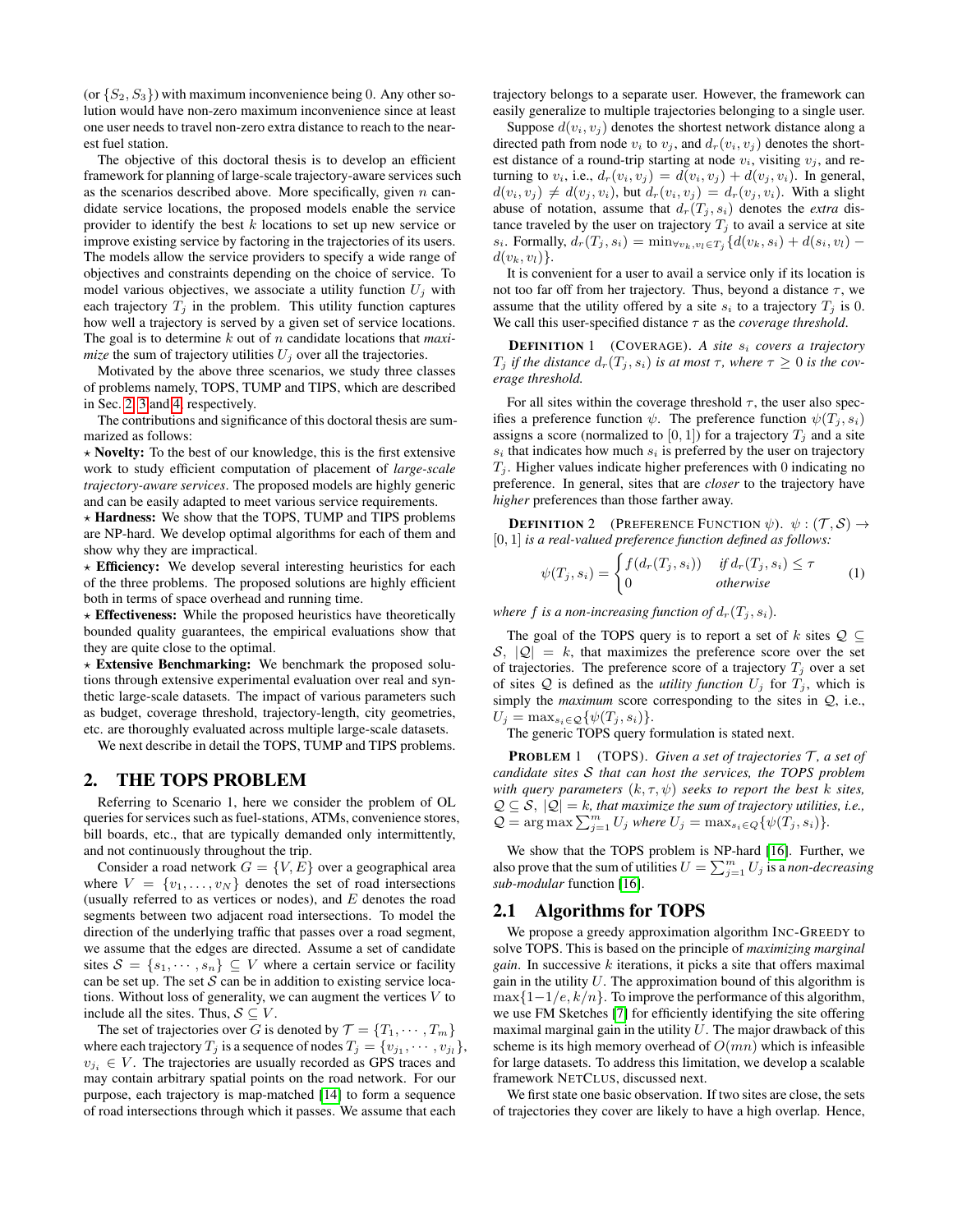when  $k \ll n$ , which is typically the case, the sites chosen in the answer set are likely to be distant from each other. The index structure, NETCLUS, is designed based on the above observation.

Clustering of sites based on similarities between set memberships (such as Jaccard similarity of trajectory sets covered by two sites) will not be useful since they depend on the coverage threshold  $\tau$  which is available only at run time. Hence, we adopt distancebased clustering. If two sites are close to each other, their utilities as well as the sets of trajectories they cover are likely to be similar. Hence, it is unlikely for two sites belonging to the same cluster to be part of the answer set. Therefore, if INC-GREEDY is performed only on the clusters instead of the sites, the answer sets returned and their corresponding utilities are likely to be similar.

Our method follows two main phases: offline and online. In the offline phase, clusters are built at multiple resolutions. This forms the different index instances. A particular index instance is useful for a particular range of query coverage thresholds. In the online phase, when the query parameters are known, first the appropriate index instance is chosen. The INC-GREEDY algorithm is then run with the cluster representatives on that instance. We omit the details in the interest of space.

Next we outline the solution at a high level. Given the raw GPS traces of user movements, they are map-matched [\[14\]](#page-3-14) to the corresponding road network. From the map-matched trajectories, in conjunction with the road network, the NETCLUS index structure is built. NETCLUS performs a multi-resolution clustering of the road network following which indexed views of both the network and the trajectories are constructed in a compressed format at various granularities. This completes the offline phase. In the online phase, given the query parameters, the optimum clustering resolution to answer the query is identified, and the corresponding views of the trajectories and road network are analyzed to retrieve the best k sites for facility locations.

#### 2.2 Summary of Experimental Results

We evaluate our heuristics on a publicly available and widely used real dataset consisting of GPS traces of taxis from Beijing [\[21,](#page-3-17) [22\]](#page-3-18). This dataset has 123, 179 trajectories, and 269, 686 sites.

To study the impact of city geographies, we also evaluate our solutions on three synthetic datasets that emulate trajectories in the patterns followed in New York, Atlanta and Bangalore. We use an online traffic generator tool, MNTG [\(http://mntg.cs.umn.edu/tg/](http://mntg.cs.umn.edu/tg/index.php) [index.php\)](http://mntg.cs.umn.edu/tg/index.php) to generate the traffic traces.

We observe that NETCLUS is up to 2 orders of magnitude faster than INC-GREEDY while yielding solutions that are within 90% of that of INC-GREEDY. The use of FM sketches for efficiently computing the site offering maximal marginal utility, yields speed up of 3-6 times. Importantly, while INC-GREEDY goes out of memory for  $\tau > 1.6$  km on a 32 GB machine, NETCLUS requires less than 3 GB memory for different values of the query parameters. We also find that the longer trajectories are easier to serve than the shorter trajectories, as they can be served through a larger pool of candidate sites. In addition, NETCLUS can efficiently absorb dynamic updates such as change in trajectories or candidate locations.

# <span id="page-2-0"></span>3. THE TUMP PROBLEM

Referring to Scenario 2, here we focus on cellular services that aim to provide good quality of experience (QoE) not just at few discrete points, but throughout the trip.

Consider a cellular network  $\mathcal{B} = \{B_1, \ldots, B_n\}$  of n base-stations spread across a region. A *trajectory*  $T_j$  is represented as a sequence of tuples of the form  $\Phi_i = \langle B_i, \Delta_i, \eta_i \rangle$  that captures the user experience. The user on this trajectory was connected to the base-station

 $B_i \in \mathcal{B}$  for a time interval of  $\Delta_i$  units and received a throughput of  $\eta_i$  bytes per unit of time. Note that  $\eta_i$  can be any metric as long as a greater  $\eta_i$  denotes better experience (e.g., throughput or packet success rate) when associated to a respective base-station. Henceforth, for brevity, we refer to this metric as throughput. These trajectories and  $\Phi_i$ 's can be constructed by scanning the active transaction records maintained by the network operator.

For ease of notation, we write  $B_i \in T_i$  if the base-station  $B_i \in$ B lies on the trajectory  $T_i$ . The length of a trajectory  $T_i$ , denoted by  $|T_i|$ , is simply the count of base-stations that lie on it. Suppose d denotes the maximum length of a trajectory.

For a trajectory  $T_j$ , a base-station  $B_i \in T_j$  is a *bottleneck basestation* if it offers a degraded quality of service, e.g., an extremely low upload/download speed, a call-drop, etc. In our model, we assume that a base-station  $B_i$  acts as a bottleneck w.r.t. a trajectory  $T_i$  if the corresponding throughput is less than a threshold, i.e.,  $\eta_i < \psi$ . The value of  $\psi$  is computed from a combination of network parameters. A base-station that is a bottleneck for one trajectory may *not* be a bottleneck for other trajectories since different users may experience different throughputs based on various factors such as data plan, time of the day, etc.

Our goal is to maximally improve the mobile user experience by selectively upgrading  $k$  out of  $n$  base-stations that act as bottlenecks on some trajectories. Suppose  $X = \{x_1, \ldots, x_n\}$  denotes the boolean solution vector such that  $x_i = 1$  if and only if basestation  $B_i$  is chosen for upgradation and 0 otherwise.

Given a trajectory  $T_j$ , we define the weight  $w_{ji}$  for each basestation  $B_i \in T_j$ , that accounts for the fraction of the total time that the user (on this trajectory) was connected to the base-station  $B_i$ . More precisely,  $w_{ji} = \frac{\Delta_i}{\sum_{B_i \in T_j} \Delta_i}$ . Suppose  $b_{ji}$  denotes a bottleneck indicator variable that takes value 1 if the base-station  $B_i \in T_j$  is a bottleneck base-station w.r.t.  $T_j$ , and 0 otherwise.

Given a trajectory  $T_i$  and solution **X**, we define a *bottleneck utility* function  $W_i$  as follows:

<span id="page-2-1"></span>
$$
W_j = \sum_{B_i \in T_j, b_{ji} = 0} w_{ji} + \sum_{B_i \in T_j, b_{ji} = 1} w_{ji} x_i
$$
 (2)

 $W_j$  essentially captures the fraction of the total time when the user enjoys acceptable QoE on the trajectory  $T_j$ . If all the base-stations on  $T_j$  are non-bottleneck, then  $W_j = 1$ ; otherwise,  $W_j < 1$ . Henceforth, we consider the bottleneck utility function as the default trajectory utility function.

Based on this, we next define a class of trajectories that enjoy satisfactory QoE after upgradation of the base-stations.

DEFINITION 3 (γ-BOTTLENECK-FREE TRAJECTORY). *A trajectory*  $T_j \in \mathcal{T}$  *is*  $\gamma$ -bottleneck-free *if its utility*  $W_j \geq \gamma$  *where*  $W_j$ *is given by Eq.* [\(2\)](#page-2-1)*, and*  $\gamma \in [0, 1]$  *is the bottleneck parameter.* 

Our aim is to maximize the number of trajectories with high utility. To do so, given the bottleneck utility function  $W_i$ , we map it to a step utility function  $U_i$  using a threshold  $\gamma$  ( $0 \leq \gamma \leq 1$ ), henceforth referred to as the *bottleneck parameter*:

<span id="page-2-2"></span>
$$
U_j = \begin{cases} 1 & \text{if } W_j \ge \gamma \\ 0 & \text{otherwise} \end{cases}
$$
 (3)

We now formally state the Trajectory-Aware Macro-Cell Planning Problem, TUMP( $\gamma$ ).

**PROBLEM** 2 (TUMP $(\gamma)$ ). *Given a base-station network*  $\beta$ *of size* n*, a budget parameter* k*, a bottleneck parameter* γ*, and a set of m trajectories*  $\mathcal{T} = \{T_1, \ldots, T_m\}$ *, each of which has an associated utility function*  $W_j$ *, determine the set of k base-stations*